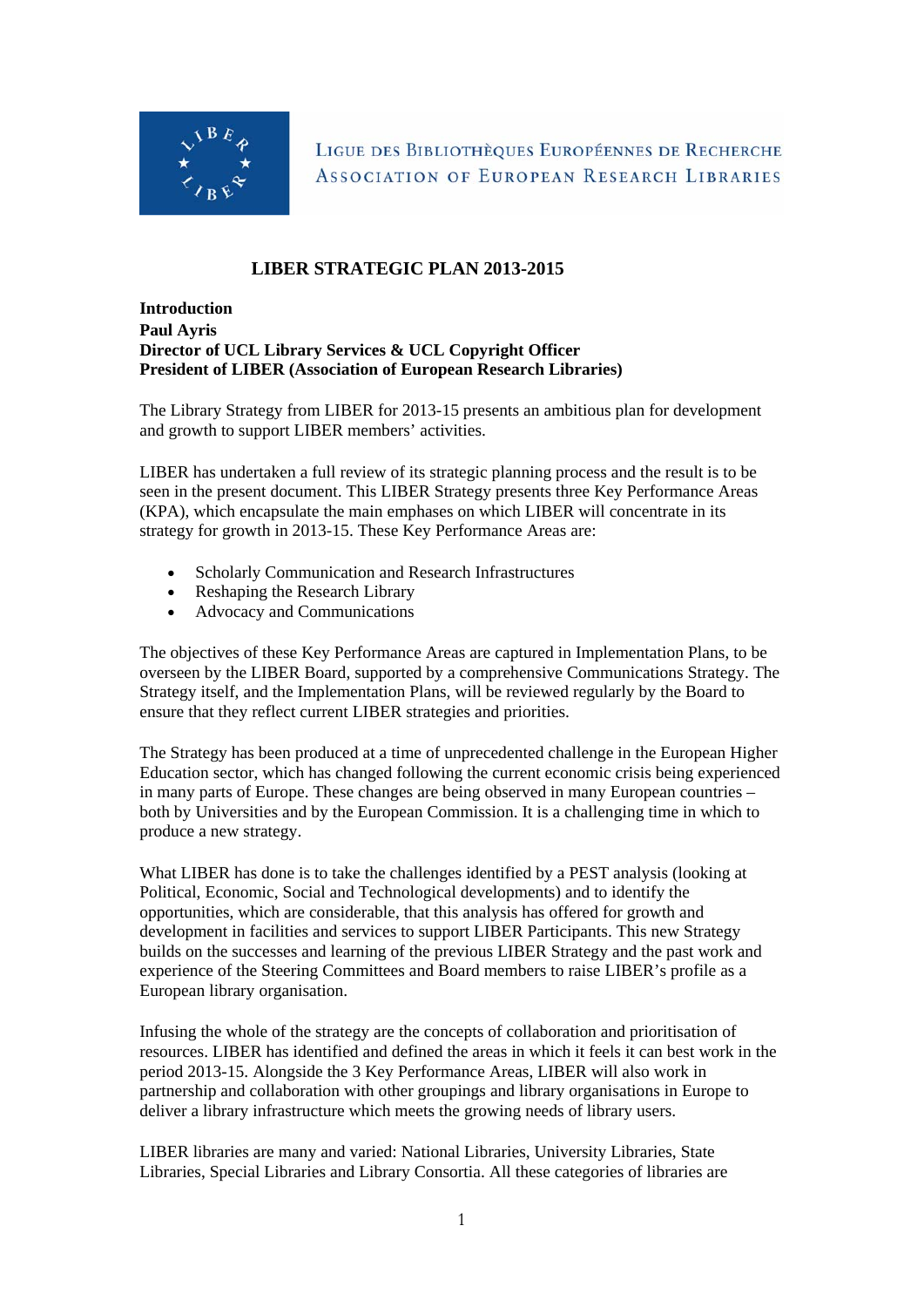encompassed within LIBER's new strategic plan.

### **Vision**

In the period 2013-2015, LIBER will support the academic mission of its members by building on existing strengths and balancing resources to maintain and improve a quality of service that befits the European researcher.

### By 2015, LIBER will:

- Increase its provision of services and resources that meet the changing profile and increasingly high expectations of users based in LIBER institutions
- Serve existing users and engage new audiences, using best of its collections, expertise and spaces
- Strengthen its partnerships with the EU, European University Associations and a number of cognate organisations and consortia
- Increase its advocacy activity on behalf of European libraries to the EU, LIBER member institutions, research funders, sponsors
- Help build a workforce in LIBER member institutions whose skills continue to keep pace with change

### **Mission**

- To provide an information infrastructure to enable research in LIBER institutions to be world class
- To enhance the experience of users in LIBER institutions, which is enriched by the facilities and services which LIBER can offer
- To promote and advocate for European libraries in all European and national fora where the voice of LIBER needs to be heard
- To develop library and information professionals who are innovative and can offer leadership to LIBER and to the national/international library community

### **Values**

LIBER is committed to:

- High-quality services for all users of library and information services
- Intellectual freedom and access to scholarship
- Collaboration with campus, local, national, European and global partners
- Stewardship of collections and institutional resources, in the most appropriate format
- Leadership, innovation and a willingness to embrace opportunities for change
- Inclusivity, equality of opportunity and fulfilment of potential

### **Key Performance Areas and Implementation Plans**

The Strategy identifies 3 Key Performance Areas (KPA) in which LIBER should concentrate its activities. These are:

- Scholarly Communication and Research Infrastructures
- Reshaping the Research Library
- Advocacy and Communications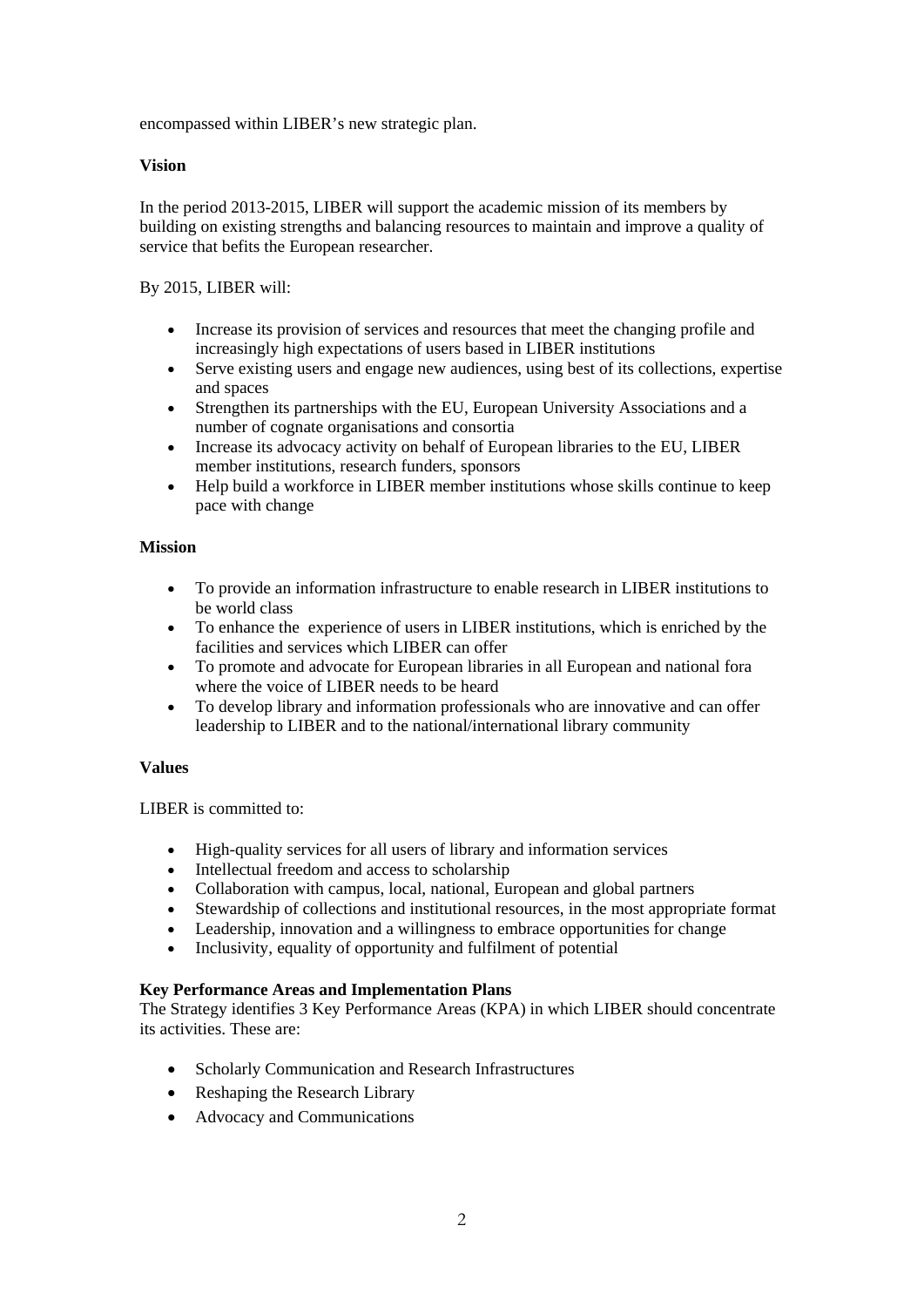Each KPA is accompanied by an Implementation Plan which sets out detailed goals, structures for achieving the goal, and Key Performance Indicators, by which success will be judged.

- For the Scholarly Communication and Research Infrastructures Steering Committee, the focus will be on new developments in Scholarly Communication, primary research data and new, emerging information research infrastructures
- For the Reshaping the Research Library Steering Committee, topics will include digitisation, the role of digital heritage collections in the digital age, digital curation, re-designing library spaces and leadership
- For the Advocacy and Communications Steering Committee, work will fall into two broad areas – the marketing of LIBER and the benefits of membership to Europe's libraries; and advocacy to EU organisations, research funders and others of the important role that libraries play in the European information chain.

### **Accountability Framework**

### Purpose

This Framework marks LIBER's recognition that it is accountable to its members for the delivery of the strategic goals, which have been agreed by the LIBER Participants. It identifies who is responsible for measuring what elements of the strategy and when. It encompasses:

- The role of the LIBER Board and the family of LIBER Committees in the delivery of the Strategy
- Implementing the Strategy through Implementation Plans
- Communicating implementation progress to a variety of stakeholders
- Using a variety of management and feedback data to inform the Strategy and to provide evidence as to progress and success

## LIBER Board and the family of LIBER Committees

The Framework is owned by the LIBER Board, which is ultimately responsible, with the LIBER Executive Director, for accounting for Strategy progress. At its regular meetings, it will monitor progress and the various lines of accountability reporting and make reports to the LIBER Participants.

### Implementation Plans

LIBER's vision for 2013-2015 will be delivered in 3 Key Performance Areas (KPA). Each KPA is assigned a Leader, who will oversee progress towards strategic goals by means of KPA Implementation Plans, which measure progress by means of success criteria.

KPA Leaders will be accountable to the LIBER Board for progress, and will provide regular progress reports against Implementation Plans.

To aid implementation, each KPA Leader will establish a Steering Committee, and such Working Groups as necessary, which will be charged with implementing the plans agreed for that Key Performance Area. The LIBER Finance Committee will oversee LIBER's financial performance, ensuring that income is raised and funds are spent to support LIBER's strategic aims. The LIBER Conference Programme Committee will oversee the academic Programme for each LIBER Annual Conference.

Accountability activity will be co-ordinated by the LIBER Executive Director, as Strategy Co-ordinator.